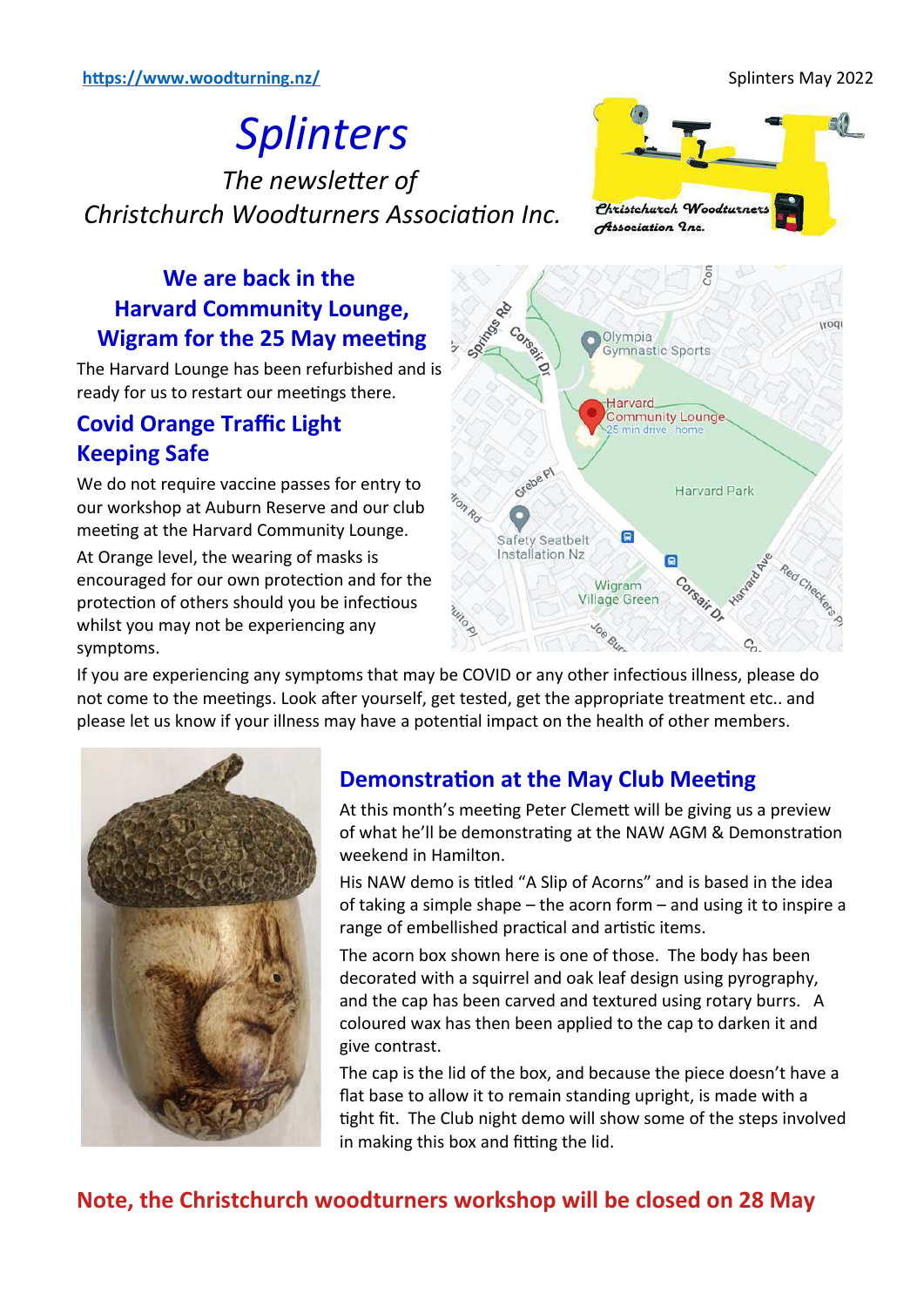# **AGM to be held at 27 July meeting**

Time to start thinking now, we will be looking for nominations for committee and officers by 1 July. Don't be shy in putting your name forward especially if you would be willing to be president, secretary or treasurer. Want to know more about what is involved? Talk to any of the committee.

Any remits would need to be submitted to the secretary as per our constitution no later than 15 June, in time to be sent along with the AGM papers to all members.

# **Timaru is hosting the Woodturning 'Fun Day' Event on Saturday 28 May**

# **\*\* Still time if you want to be a part of this event \*\***

The format for this year's "Fun Day" will be much the same as in past years.

- Each club fields two teams of 3 turners who will compete to produce 3 sets of turned item in 2 parts. In 2020 it was a bat and ball, with the first team of 3 making the bat and the second team making the ball, each within a 50 minute time frame. The object is make each set as near to identical as possible without the aid of measuring tools, pen/pencils or sandpaper.
- Further details for this year's event to be confirmed in due course.
- Each club will also have a table on which to display items made to reflect this year's "Fun Day" theme "Home is where the heart is".
- Items on each display table will be judged according to a set of published criteria and prizes for different categories will be awarded following a critique from the NAW guest of honour.
- Timaru are hoping to have a guest demonstrator to entertain all while the judging process takes place.
- Timetable
	- 08.30am Club rooms & venue open (Bar area of Phar Lap Raceway Grandstand)
	- 09. 30am Morning tea
	- 10.00am Welcome, housekeeping & information on the morning programme
	- 10.10am 1st team turn 3 items 50 mins (TBC)
	- 11.00am 2nd team set up
	- 11.10am turn 2nd team turn 3 items 50mins (TBC)
	- 12.00pm Lunch (bring your own) soup provided
	- 12.45pm Information on afternoon's programme
	- 1.00pm Guest demonstrator Ray Palmer, Otago Woodturners
	- 2:30pm Results of judging & Presentation of certificates followed by afternoon tea
	- 3:00pm Finish
	- 3.00 5.00pm Clean-up & pack out

### **Action required:**

- 1. If you want to be in one of our teams for the fun day, let Ray know. We can organise ourselves to share transport to keep the costs down. [president.chchwoodturners@gmail.com](mailto:president.chchwoodturners@gmail.com)
- 2. We need entries for the display table around the theme "Home is where the heart is". You do not have to attend the event to have an entry on our display and be in to win an individual prize or help us win the club table prize.

There are plenty of ideas on the internet, a search for "heart woodturning" will get you started.

Let Ray or Dee know if you are going to have an entry for the table. If you are not going to the fun day, entries can be dropped off at the workshop or at the May meeting. [president.chchwoodturners@gmail.com](mailto:president.chchwoodturners@gmail.com)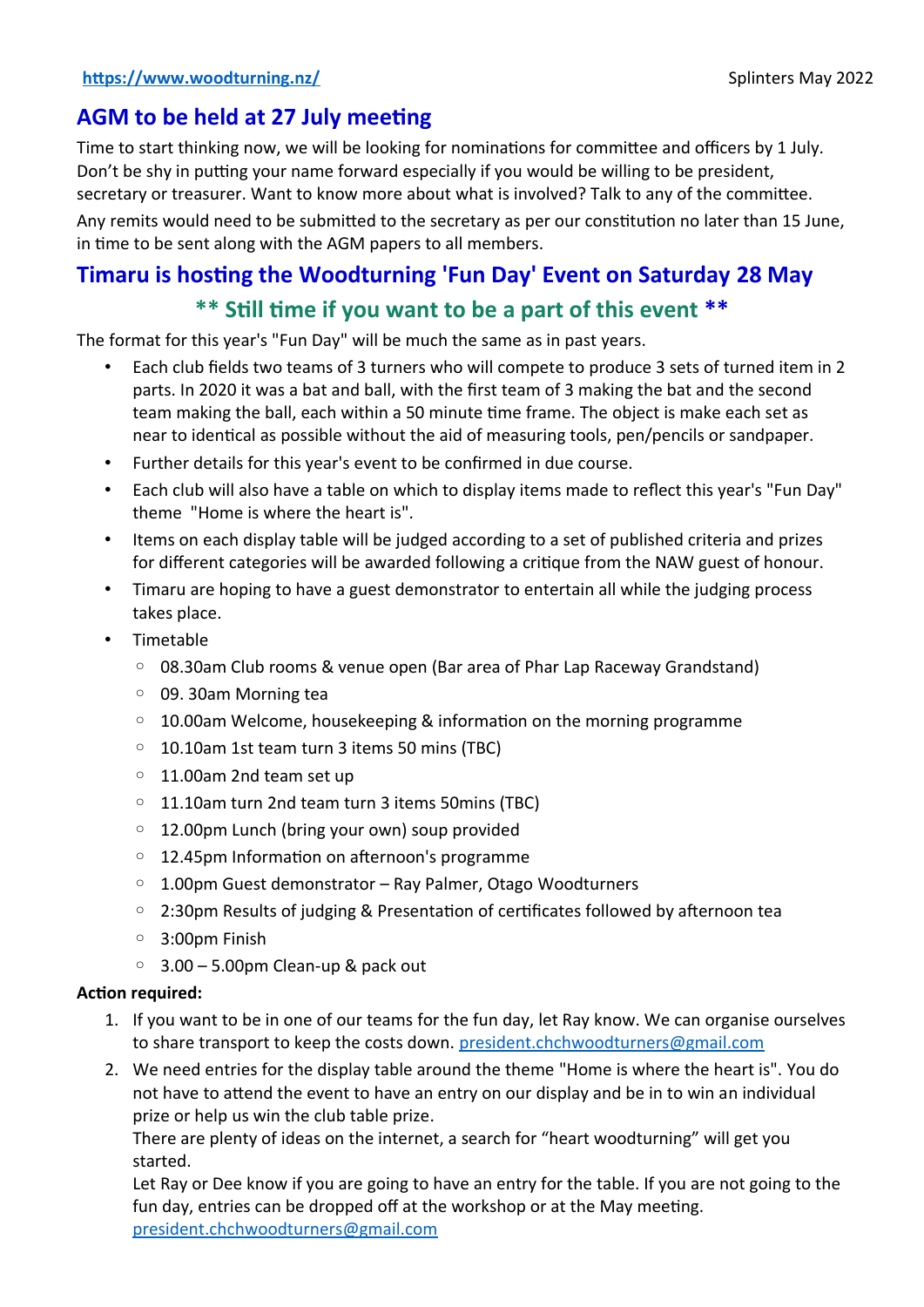### **South Island Fun Day – an explanation** *By Peter Clemett*

Type: A fun day of friendly interclub competition and fellowship. The detail of the programme varies at the discretion of the organiser, but broadly follows a similar pattern which includes: a team turning competition; a Club display table competition; Best-in-Show competition; and a mystery challenge. There is prize money on offer for Competition placegetters, sponsored by the NAW. Come along to take part in the turning, display your work, or just support your Club. Format: One day – usually a Saturday from 9:00-3:00 When: Annual, usually during May We will advertise the event in our Club Newsletter once details are available. Host Club: Rotates around South Island Clubs. Clubs usually host for two successive years before passing on the reigns. Current (2021) host is the Timaru Woodturners Club Venue: Host Club will advise Cost: Free to attend and participate. The host Club usually puts on a light lunch for a minor charge, payable on the day. Registrations: Not required. However, our Club needs to register the teams for the turning competition, so if we'll want anyone interested to participating to commit early. Teams consist of 6 persons, with a mix of experience. Equipment: Bring you own tools and PPE if turning. If you wish to enter a piece of your work in the show or table competitions, let one of our committee know in advance and either bring it along with you on the day or have someone else do so. Other: W R Owen Turning Supplies shop is usually set up on the day The host Club usually runs a raffle.

*Notes for Attendees*

- See the commentary and photos of previous Fun Day events in *Splinters* 2020 (no event), 2020 (no report), May 2018, June/July 2017, etc. <https://www.woodturning.nz/newsletters/>
- The fun Team Turning event competes for the Tina Turner Trophy. One or more teams of 6 are entered by Clubs, and there's frequently a mixed team made up of "extras". The competition is run as a relay over an allotted time, where each turner produces a single item. The goal is to make matched sets of items by eye only – no measuring devices, pencils or sandpaper are permitted. The turning sessions are typically run in two blocks of three pieces each, lasting about an hour. The team with the closest to identical sets wins. Past competition topics have been: balls and skittles; wig stands; plate, bottle, and stopper; rolling pin and cookie cutter; etc.
- All skill levels can take part in the team turning. We will know the topic beforehand and run practice sessions at our workshop for those taking part.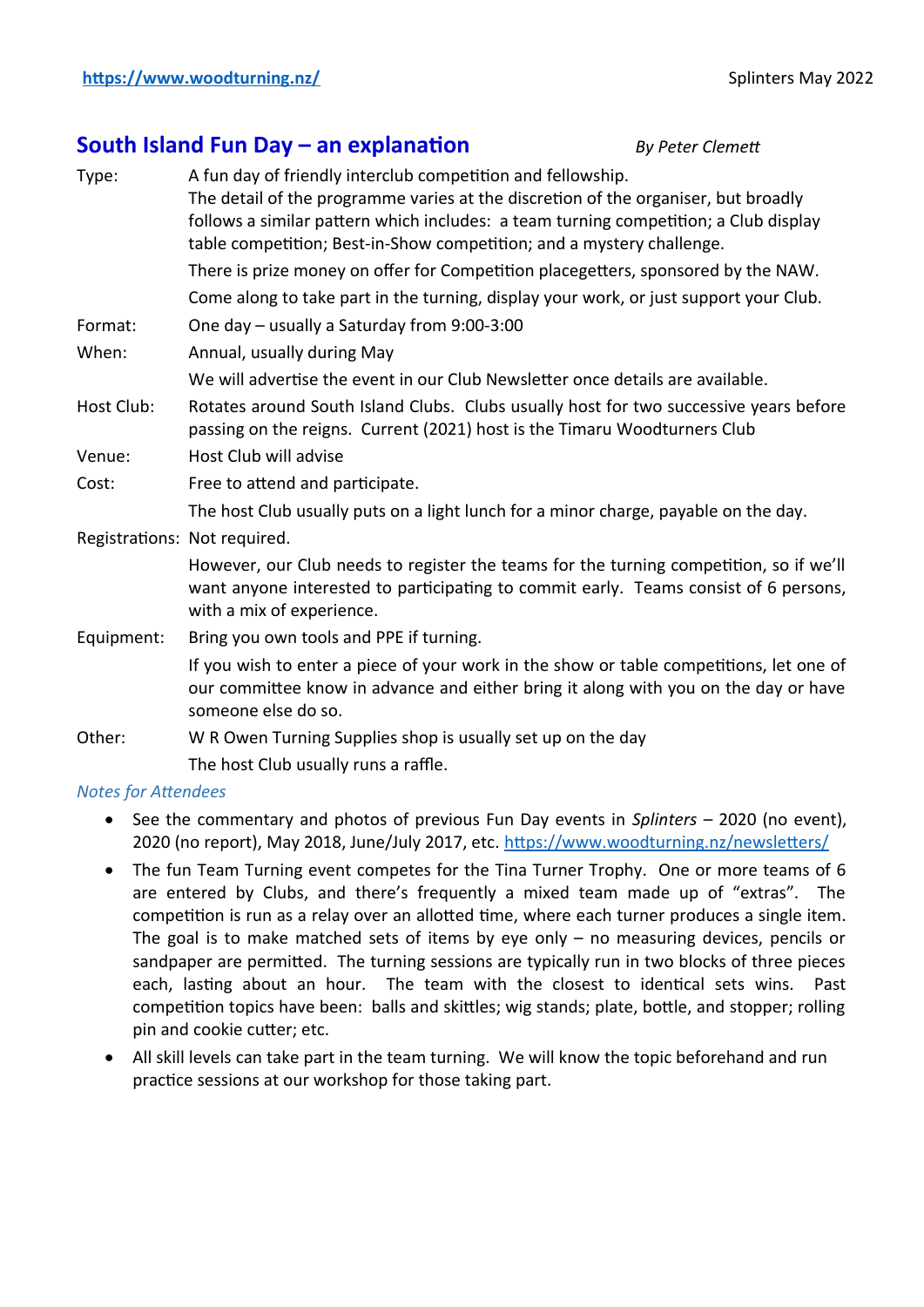### **NAW AGM Hamilton, 11-12 June – offer to share accommodation**

### **\*\* Still time if you want to take advantage of this offer \*\***

Are you thinking about attending the upcoming NAW AGM weekend in Hamilton? I have secured a twin bed room a short stroll from the demonstration and AGM venue and wondered if anyone wants to share facility and travel costs?

Flying into Auckland is far more economic than Hamilton. I will have transport as I'm flying in on Thursday and can collect you from Auckland Airport on Friday and take you back there on Sunday. If you are interested and want to know more please contact Max Walker 027 499 5382 or email **[max.walker@hotmail.co.nz](mailto:max.walker@hotmail.co.nz)**

### **Subs were due by 31 March – Last Warning**

**If you have not yet renewed your membership for the current year, at the end of this month it will be assumed you have resigned your membership and this will be the last newsletter you receive.**

To ensure continuity of your membership and the benefits available to you, please ensure you pay your subs. Remember, only financial members are entitled to use the Club Workshop and facilities. Subscriptions for the year 1/Apr/22 - 31/Mar/23 are \$35.

If paying by internet banking the Club Account is: Westpac 03 1705 0048498 00

Please ensure your name and initials are used in the payee reference field. Alternatively pay at the next Club Meeting or a Thursday Workshop session. However you renew, please send Peter an email to confirm the date of your payment and let him know if any of your details have changed:

- Postal Address
- Contact details (phone number, mobile number and email address)
- Emergency Contact (name and phone number)
- Are you a member of NAW? (We need to know this as we pay a fee to NAW for all NAW nonmembers).

Peter Clemett, Membership Secretary, Email: [membership.chchwoodturners@gmail.com](mailto:membership.chchwoodturners@gmail.com)

# Art Of Wood Exhibition 2022

The National Association of Woodworkers Inc. has just announced the launch of this year's event.

This is an online Woodworking Competition open to all New Zealand Residents to be shown on the NAW website this year.

Online entries will be accepted through [www.naw.org.nz](https://naw.org.nz/) between 1 August and 15 September 2022. Download a copy of the information sheet to see the rules and conditions of entry: [https://naw.org.nz/wp-content/uploads/2022/05/Art-of-Wood-](https://naw.org.nz/wp-content/uploads/2022/05/Art-of-Wood-Exhibition.pdf)[Exhibition.pdf](https://naw.org.nz/wp-content/uploads/2022/05/Art-of-Wood-Exhibition.pdf)

A panel of internationally renowned woodturning aficionados has been established to judge the entries. Judging will be completed by 1 October and winners will be announced and all entries visible on www.naw.org.nz on that day.

The entries will be available for sale from 1 October until 31 December 2022.



*Robbie Graham, Nexus 5. Art of Wood 2021 Supreme Winner*

Then the photos will remain as a gallery, and visible to the World, on [www.naw.org.nz](http://www.naw.org.nz/). All contact for this exhibition is via email: [exhibition@naw.org.nz](mailto:exhibition@naw.org.nz)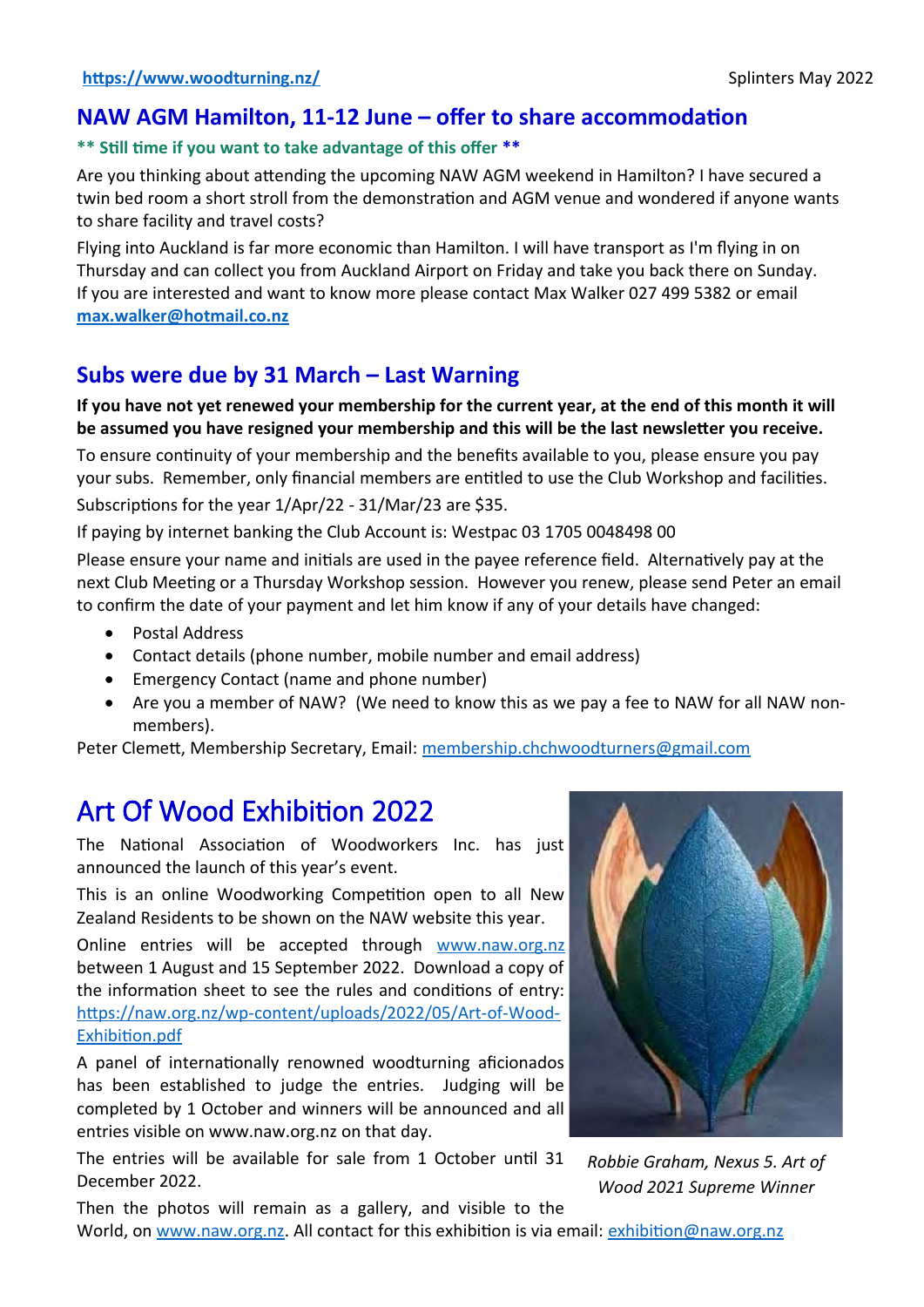# NAW AGM & Demonstration Weekend, Hamilton, 11-12 June

As of the NAW Zoom Club meeting a couple of weeks ago, the President announced he had already received 75 registrations for this weekend event. The Gala Dinner on the Saturday night was almost fully subscribed with only a few remaining places available, but there was still plenty of capacity for attending the daytime demos.

The demonstrations are free to attend for all NAW members. Details of the event and instructions for registration are available on the NAW website: [https://naw.org.nz/naw-agm-2022/.](https://naw.org.nz/naw-agm-2022/)

If you'd like to attend, but are not a current NAW member, don't be put off. Just join up online [\(https://naw.org.nz/memberships/individual](https://naw.org.nz/memberships/individual-member/)[member/\)](https://naw.org.nz/memberships/individual-member/) and then register as above.

Member of our Club and NAW Vice President, Peter Clemett, is one of 7 demonstrators lined up to teach and entertain attendees over the weekend. There are several other members of our Club planning to attend, so come along and join in the fun.



# Demonstration of making Barley Twists

The planned demonstration for March had to be cancelled just prior to the meeting. This demonstration will now take place at the June meeting.

# Recorder workshop

A small group got together to try the process required to make a recorder on a lathe, check out how suitable the available tools would be and see if we could successfully put on a recorder workshop for members. Our conclusion, we managed a whistle but no tune eventuated. Some more thought required before we can run this workshop.

# Baby rattles for Christchurch Hospital

Request received 17 May. We will be checking what woods and finishes might be suitable before responding. Also checking alternatives to the proposed captive ring design that may be safer for the child, enclosed rattles for example. See [Baby-Rattle-split-wood](https://sawg.org.nz/sawg/wp-content/uploads/2020/10/Baby-Rattle-split-wood.pdf)

*Hello. I am reaching out to the woodturners to ask if there may be anyone willing to make and donate some baby rattles to us at Christchurch Hospital.*

*I work in the paediatric wards as a hospital play specialist who supports children and families while they are in hospital. We offer families a toy library service and we are always asked for babies rattles. As a small team, funded very tightly we struggle to maintain our*



*supplies as often toys are accidentally taken home and also deteriorate over time.*

*My dad made rattles for my children as he was a woodturner and this is why I asked. I have attached a photo of one he made for me.*

*Anyway. I will leave the decision to you, and hope to hear from you :-)*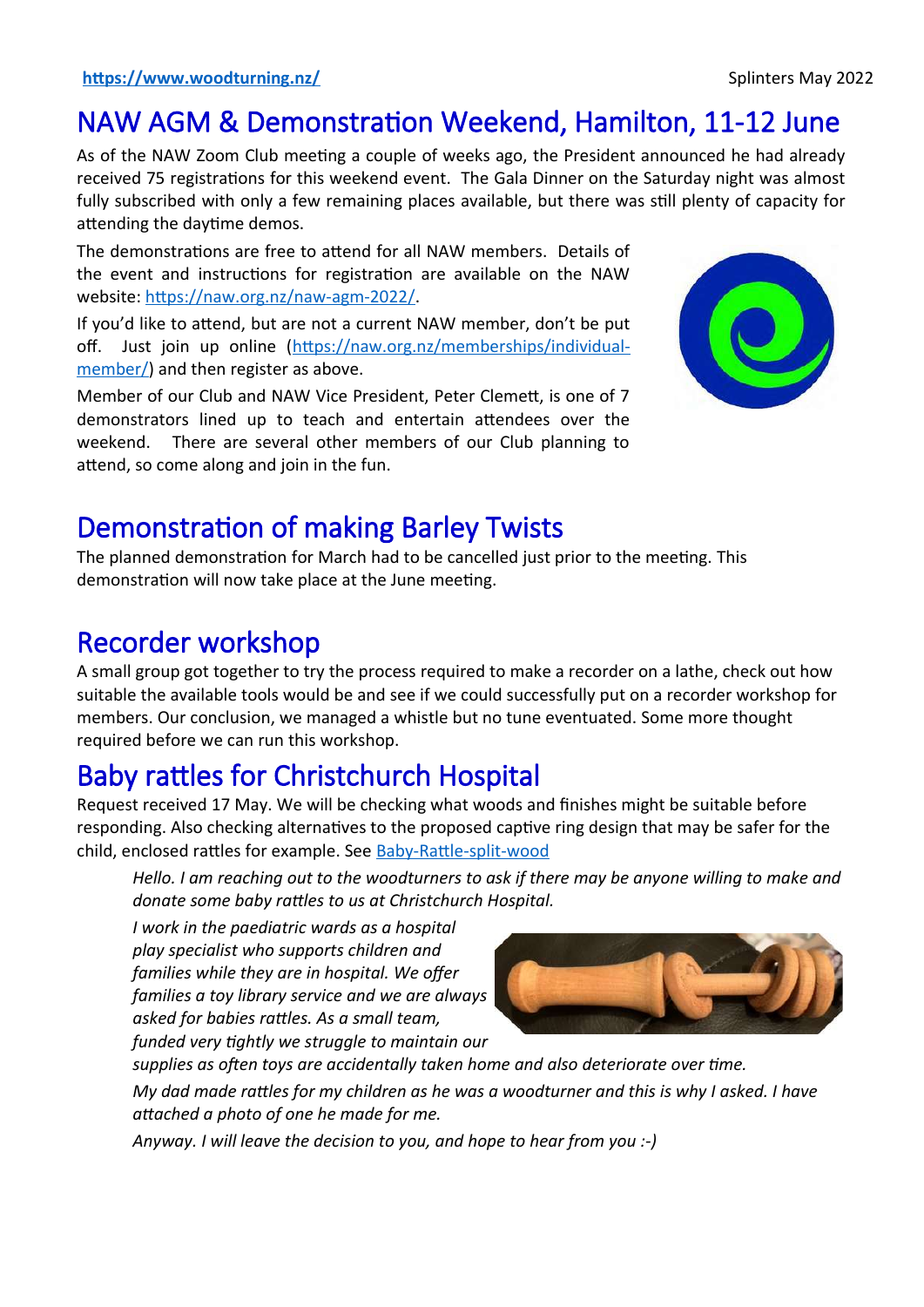# At the April Meeting

### **Results for the April show table**





Rick Bolch 4 points **Mike Ginty 4 points** Mike Ginty 4 points



Ray Morgan 3 points **Access 12 and 7 and 7 and 7 and 7 and 7 and 7 and 7 and 7 and 7 and 7 and 7 and 7 and 7 and 7 and 7 and 7 and 7 and 7 and 7 and 7 and 7 and 7 and 7 and 7 and 7 and 7 and 7 and 7 and 7 and 7 and 7 and 7** 



Jo Keleghan 2 points **Keith McFadden** Keith McFadden



2 points

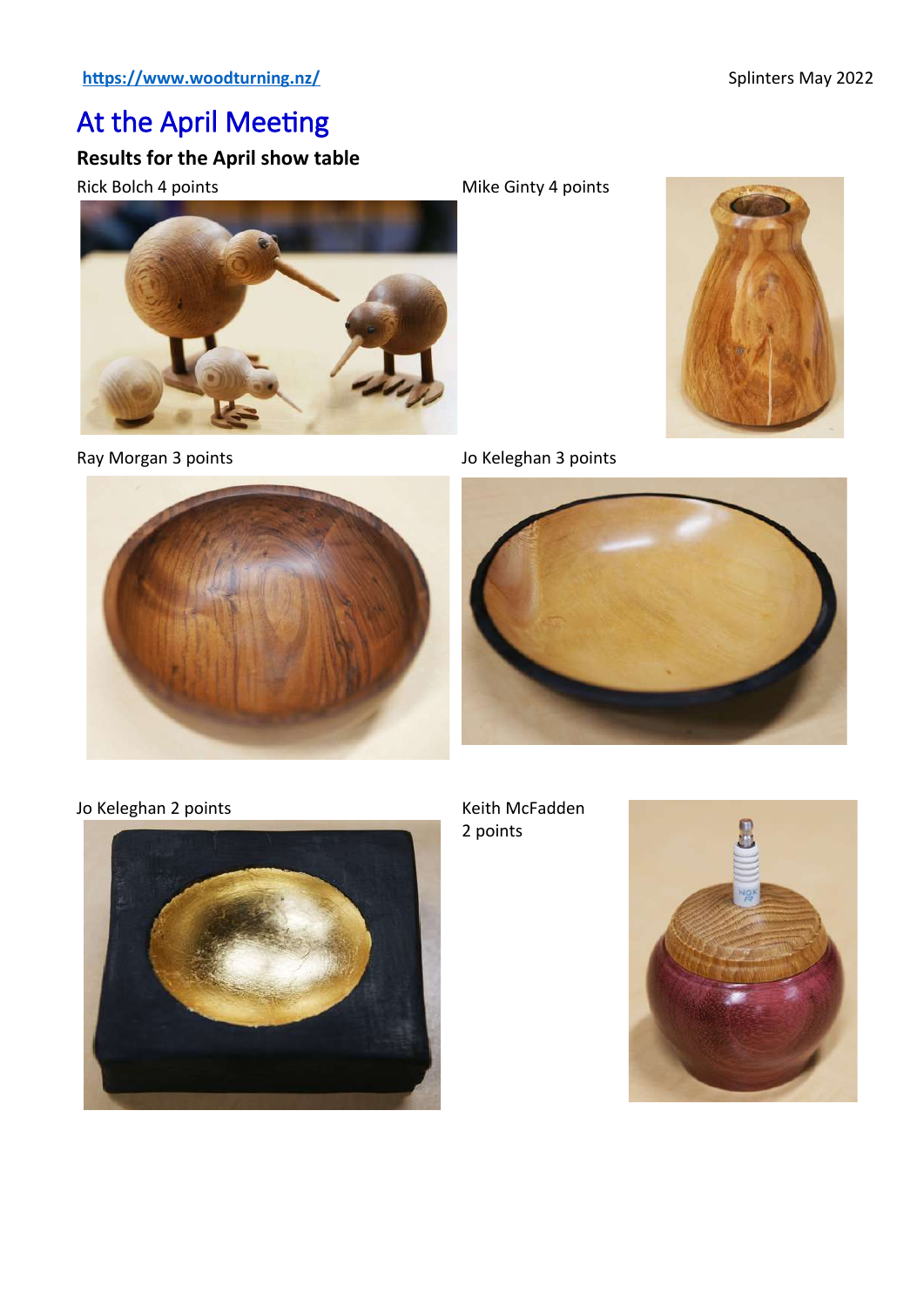#### **<https://www.woodturning.nz/>** Splinters May 2022

#### **April demonstration - Form and design**

Noel seemingly emptied his workshop of pieces to support his presentation on Form and Design.



Referring to his copious notes, Noel pulled out pieces to illustrate elements of design that jarred; big foots, heavy bases, curves that are not continuous, colour mismatches to name a few.

Some of the key points from Noel's presentation:

- **Design** begins with, inspiration, imagination and the end in mind.
	- The base purpose of design is to develop, modify and shape, refine and finish ideas that we might like to create. Even a simple object requires this discipline and demands that we look at shape and dimensions and accurately translate these at the lathe, rather than what most of us are used to and just putting a piece of wood on the lathe and making "something".
	- Looking at what others have achieved is a good way to spark ideas of our own, so shows and exhibitions, retail showrooms, books and magazines, demonstrations and shed visits are all ways of kick-starting your own imagination in directions that you may not have thought of alone.
- **Copying**
	- Great original designs usually take months, and sometimes years, for a woodturner to develop. For most, a good deal of unseen experimentation, effort and skill development has gone into producing the inspirational work that you see. These works, these original designs and forms, are (both legally and morally,) the intellectual property of the designer and it is also often what they rely on for their living.
	- Directly stealing these ideas is exactly that, a form of theft.
- **Purpose** The first, and perhaps the foremost of design principles is that the design must suit the use to which the item is to be put "fit for purpose". If this is to be a practical end, the item must be able to be easily and sufficiently used for that purpose.
	- A holey salad bowl, no matter how artistic, simply won't do it.
	- A vase that falls over with just a single flower in it isn't much use.
	- The decorative elements should not overwhelm the practical requirements. On the other hand, if the end use is purely decorative then that is exactly what it needs to be.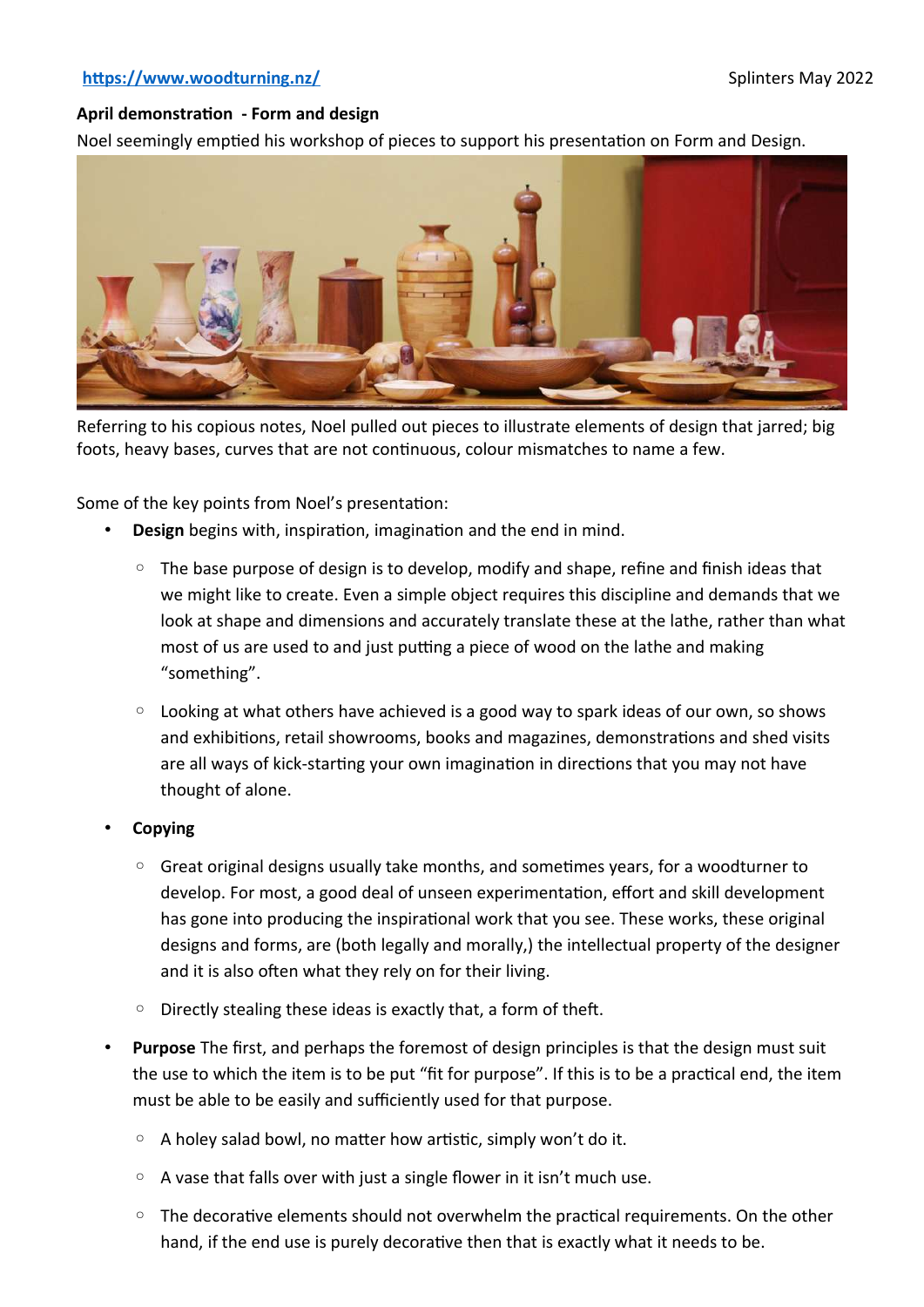#### **<https://www.woodturning.nz/>** Splinters May 2022

### • **Proportion**

- Without going into too much detail, good proportion is mostly, (but by no means always,) made up of elements divided roughly into thirds.
- $\circ$  A bowl with a foot 1/3 of the overall diameter will look right.
- An upright vase or urn with the widest part up or down the height and with a 1/3 of width base will again be well proportioned.



#### • **Curves**

- As woodturners, we deal most naturally with round objects and with flowing curves. While again, there are plenty of great exceptions with flats, straight lines and uneven curves, it is usually the even, continuous curve that defines a fine piece of woodturning.
- The most common bowl mistake, made with regard to curves by novice woodturners, is producing straightish sides and flat bottoms with a relatively sharp intersection between the two.
- Usually unaware of it happening, our eyes tend to follow along curves, even to the points past the edges of the actual object.
- This phenomenon becomes apparent when we look at the outside of a bowl. Follow the curve down to the very centre point at the bottom. You need to think about *where* this apparent point seems to be. Is it in (and a part of or under,) the table, is it sitting on



top of the table or does it seem to be floating above it? This is called lift.

- Because it is our natural, and usually subconscious, inclination to follow curves with the eye, any interruption to the flow of the curve will seem to be an interruption to that flow in our minds.
- This is the phenomenon that disturbs us when we find flat or raised spots inside bowls or tool or sanding marks on otherwise even surfaces. It stops our eye and our mind is drawn to that fault rather than being allowed to flow along with the line or curve as it naturally wants to.

#### • **Creation**

◦ The ultimate end point of the design process is actually making the object that we have designed. This is a discipline that is not as easy as it sounds and means taking control of the tools and making them do what *you* want them to do, to produce the form *as designed*.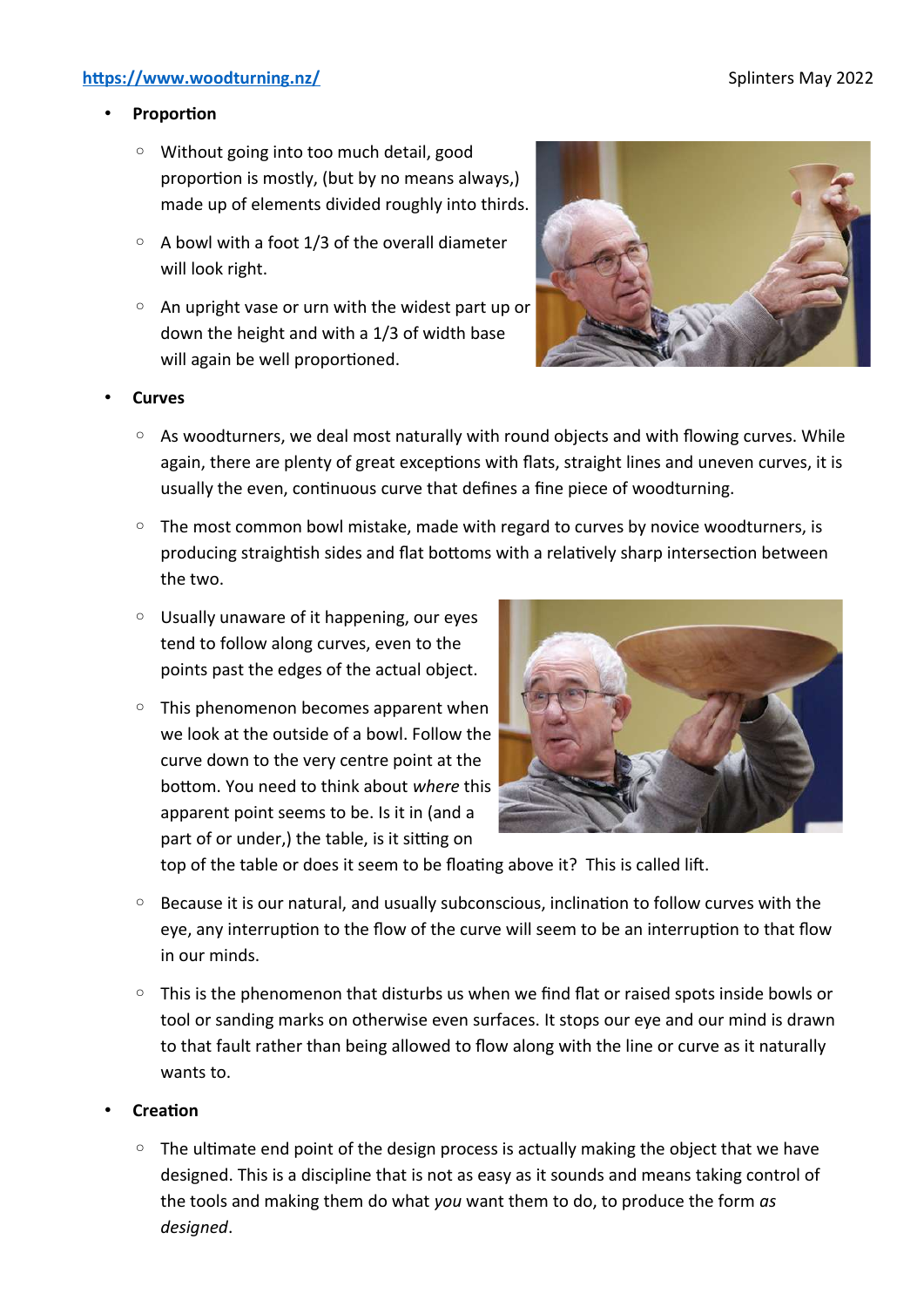### **<https://www.woodturning.nz/>** Splinters May 2022

- So while you might imagine that we should stress design right at the beginning of the course, (and you are right, we should and do!), actually *achieving* the design is an integral part of the process and demands a mature control of the tools and techniques.
- **Inspiration Folder** Have a place where you keep sources of inspiration, your own ideas and inspiration from other sources. Document the sources of ideas so that if you do share them with others, they are correctly attributed.
- **Always strive for perfection. You just might make something that is OK.**

Noel also showed a board for playing the game of Mū tōrere.<http://history-nz.org/torere.html>.

The game seems very simple to play - this was a common misconception of early settlers. Many have recorded in their journals of being repeatedly beaten when gambling against Māori players. Sometimes up to ten settlers would simultaneously play a single Māori player, and still lose the game.



## **Upcoming Event Calendar**

| 25 May            | Christchurch Woodturners meeting 7pm at the Harvard Lounge, Wigram.                                                                                                                                                                  |  |  |  |
|-------------------|--------------------------------------------------------------------------------------------------------------------------------------------------------------------------------------------------------------------------------------|--|--|--|
|                   |                                                                                                                                                                                                                                      |  |  |  |
|                   | Demonstrator will be Peter Clemett on "A slip of Acorns".                                                                                                                                                                            |  |  |  |
| 28 May            | <b>Timaru Hosting Woodturning 'Fun Day' Event</b><br>See details in the newsletter.                                                                                                                                                  |  |  |  |
| 28 May            | Christchurch workshop closed due to attending above event.                                                                                                                                                                           |  |  |  |
| 11-12 June        | <b>NAW AGM and Demonstration Weekend (National Association of Woodworkers)</b>                                                                                                                                                       |  |  |  |
|                   | The NAW is proud to present the inaugural 2 Day AGM/Demonstration event, with 6<br>fantastic demonstrators and a great trade hall. See NAW website for details.                                                                      |  |  |  |
|                   | Beerescourt Bowling Club, 68A Maeroa Road, Hamilton.                                                                                                                                                                                 |  |  |  |
|                   | Demonstrations are FREE to all NAW members - details also in Creative Wood.<br>Note: The demonstrations will not be available on Zoom and they are not being<br>videoed for later viewing. Attendance in person is your only option. |  |  |  |
| 22 June           | Christchurch Woodturners meeting 7pm at the Harvard Community Lounge,<br>Wigram.                                                                                                                                                     |  |  |  |
|                   | Demonstrator will be David Caddie on making Barley Twists.                                                                                                                                                                           |  |  |  |
| 1 Aug. - 15 Sept. | Art Of Wood Exhibition 2022                                                                                                                                                                                                          |  |  |  |
|                   | Open for online entries through www.naw.org.nz.                                                                                                                                                                                      |  |  |  |
| $9 - 26$ Sept.    | Wanganui Turners and Woodcraft Group - Exhibition of members work Link                                                                                                                                                               |  |  |  |
|                   |                                                                                                                                                                                                                                      |  |  |  |